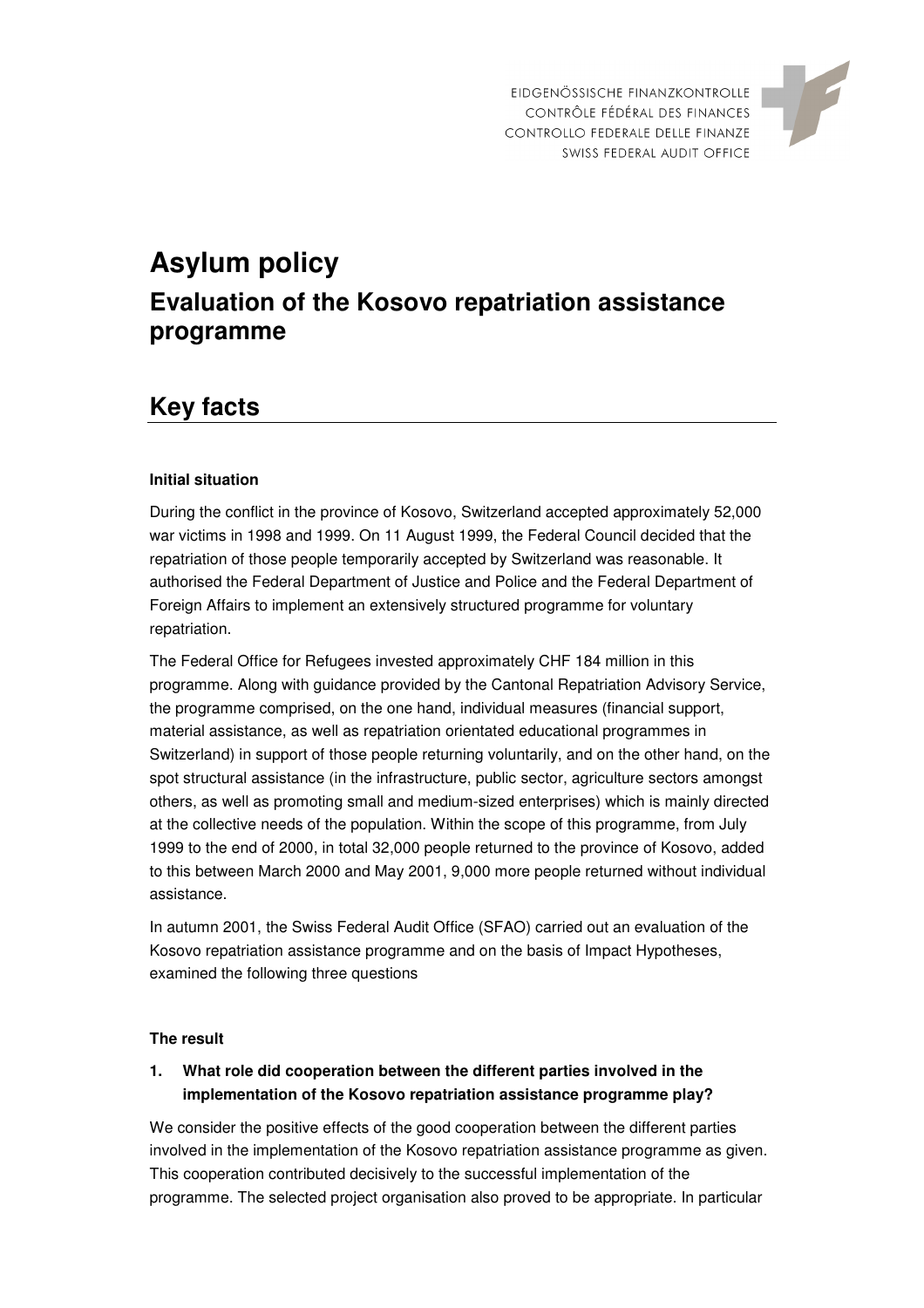worth indicating is the good cooperation between the repatriation assistance (Federal Office for Refugees) and the structural assistance and development cooperation (Swiss Agency for Development and Cooperation).

The targeted information and advisory strategy, which Switzerland's repatriation policies and the accompanying measures openly and transparently presented, contributed in no small measure to the fact that the programme had the desired effect on the target groups and their environment not just in Switzerland but also in Kosovo. In addition, this objective and transparent depiction of the repatriation assistance programme, especially the different individual measures, created a level of acceptance not just of Switzerland's repatriation assistance policies but of understanding of the humanitarian and development goals pursued.

#### **2. What effects did the individual repatriation assistance measures have on the early and obligatory return of those entitled to take part in the programme?**

The effects of the individual measures in the Kosovo repatriation assistance programme on the actual decision of those entitled to take part in the programme to return early are available. These measures, especially individual financial support, had much less of an influence on the actual decision to return and more an influence on when to return.

The reasons motivating the return to the province of Kosovo are closely linked to the actual reasons why people fled and the fact that these reasons were no longer applicable. For the vast majority of the people who fled from Kosovo as a result of the war (violence, threats, insecurity), the end of the war signalled the start of the return. Very quickly the overwhelming will to return, in order to participate in the reconstruction of Kosovo, was palpable. With regard to other, complementary factors, e.g. accommodation or a place to live, economic prospects, access to the health care system and family ties which also decisively influenced when people returned, the Kosovo repatriation assistance programme provided a solid bedrock and had the following effect:

- As an important part of repatriation assistance, the **repatriation advisory service** (individually or in groups) influenced the decision to return early. The success of the repatriation advisory service is closely linked to the appeal of the individual measures to the individual returnee, the consistent enforcement of asylum adjudications and the knowledge of those concerned about the execution of asylum adjudications.
- For the greater part of the returnees, the **financial incentive** (1,000 or 2,000 francs per adult) represented the cornerstone of the assistance on offer. The combination of financial and material assistance made sense and covers the most urgent on the spot needs of the returnees, in that one's existence in the first few months of the return can be secured. The financial incentive, combined with on the spot material assistance (equivalent to up to 1,000 francs per person), influenced the timing of the return. 39 million francs were invested in financial assistance and 15 million francs were invested in material assistance.
- Overall, participation in the **repatriation orientated educational project in Switzerland** influenced the decision to return of few participants. This measure had little influence on the entire programme in that only approximately 1% of all returnees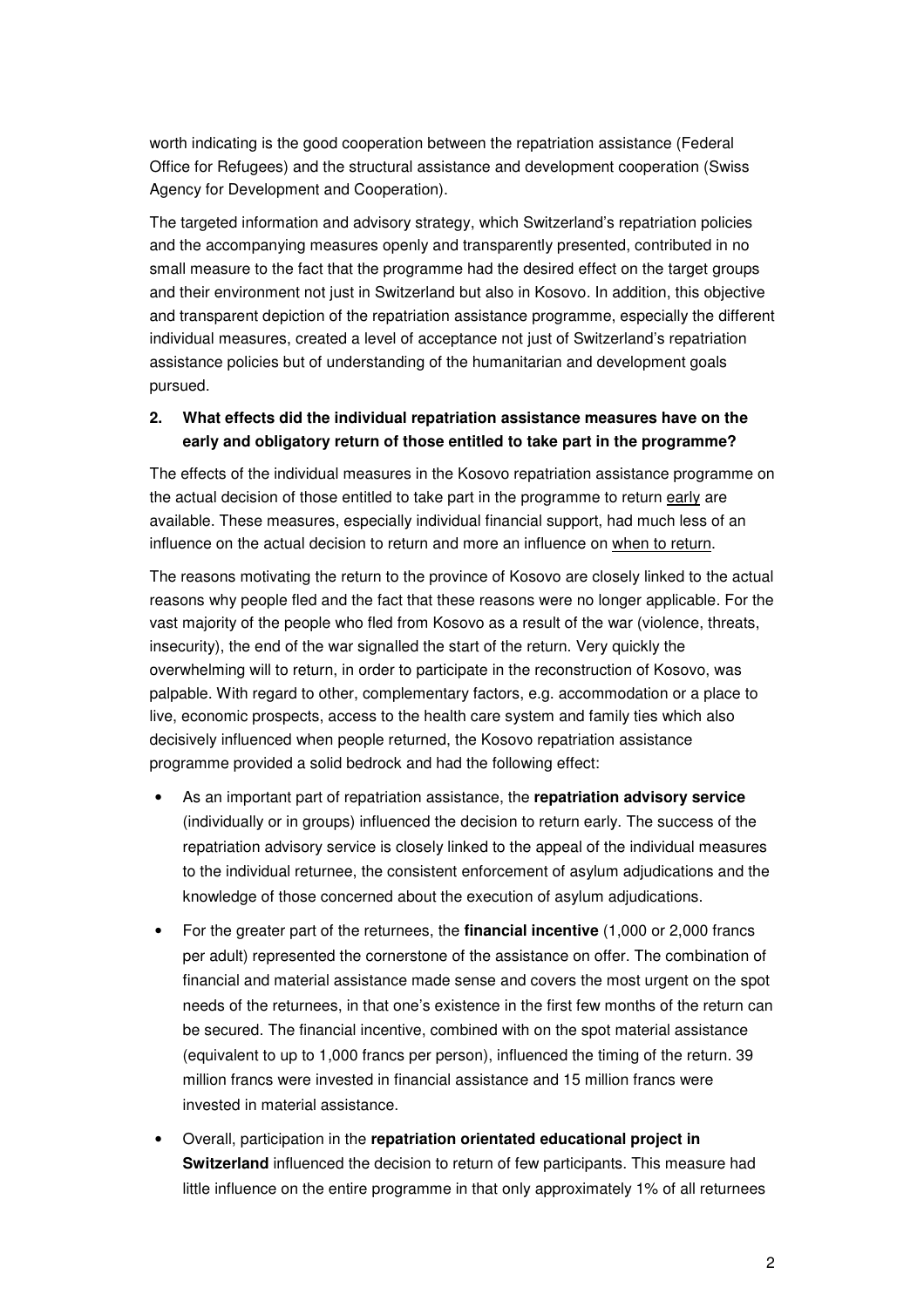took part in an educational project of this type. By imparting specialist knowledge, the chances of on the spot reintegration were increased and thereby lowering the potential for return migration (long-term effect). Cost amounted to 3 million francs.

• The **structured assistance components** had scarcely any direct influence on the individual decision to return or the timing of the return. In fact these components are important criteria at the national level (in relation to the population in the country being returned to and critical circles such as relief organisations and the church), as well as on the foreign affairs level (in relation to the interim governing powers – UNMIK and UNHCR) for the acceptance of Switzerland's repatriation policies. 109 million francs were invested in these components on the spot.

The basis for the successful implementation of the Kosovo repatriation assistance programme was the clearly-defined political attitude of Switzerland right from the start towards those seeking asylum from Kosovo, i.e. that once the war was over, they would return to Kosovo. This attitude was articulated purposefully and clearly to the Kosovarian asylum seekers. It is well known that the longer people stay in a third country this influences negatively the decision to return and becomes accordingly more difficult to persuade asylum seekers to return to their homeland. Finally it should be pointed out that asylum policies are only credible if the decisions taken and communicated are also implemented as practised in the case relating to Kosovo.

### **3. To what extent could the Confederation overall reduce costs by repatriation assistance measures which would have resulted without repatriation assistance?**

Amongst the assumptions and estimates made by the SFAO, the judicial use of funds in the Kosovo repatriation assistance programme is given. To what extent in the course of this costs can be effectively cut cannot be conclusively answered within the scope of the SFAO clarifications due to the fact that the consequential costs in Switzerland which would have arisen had there been no Kosovo repatriation assistance programme could not be reliably estimated. According to SFAO estimates, net savings achieved with the Kosovo repatriation assistance programme for the Confederation amounted to at least CHF 100 million in the relief sector.

All in all, within the Confederation as well as externally, the programme was judged by all parties to be very successful. The success of the programme is due to (amongst other things) the "voluntary" repatriation of 32,000 people, and to the fact that long-term legal complaints procedures with the associated resulting costs were able to be avoided.

#### **Conclusion**

Increased or more intense focussing on voluntary repatriation assistance is generally supported. The statements from the SFAO lead to the conclusion that the success of such a programme is dependent on specific requirements, as was the case with Kosovo. The different repatriation assistance measures of the programme should be viewed as an effective supplement. Crucial for success is primarily the changed situation in the country of origin, which was not directly under Switzerland's influence with the corresponding perspectives compared to when the people fled, the relatively short stay in Switzerland and